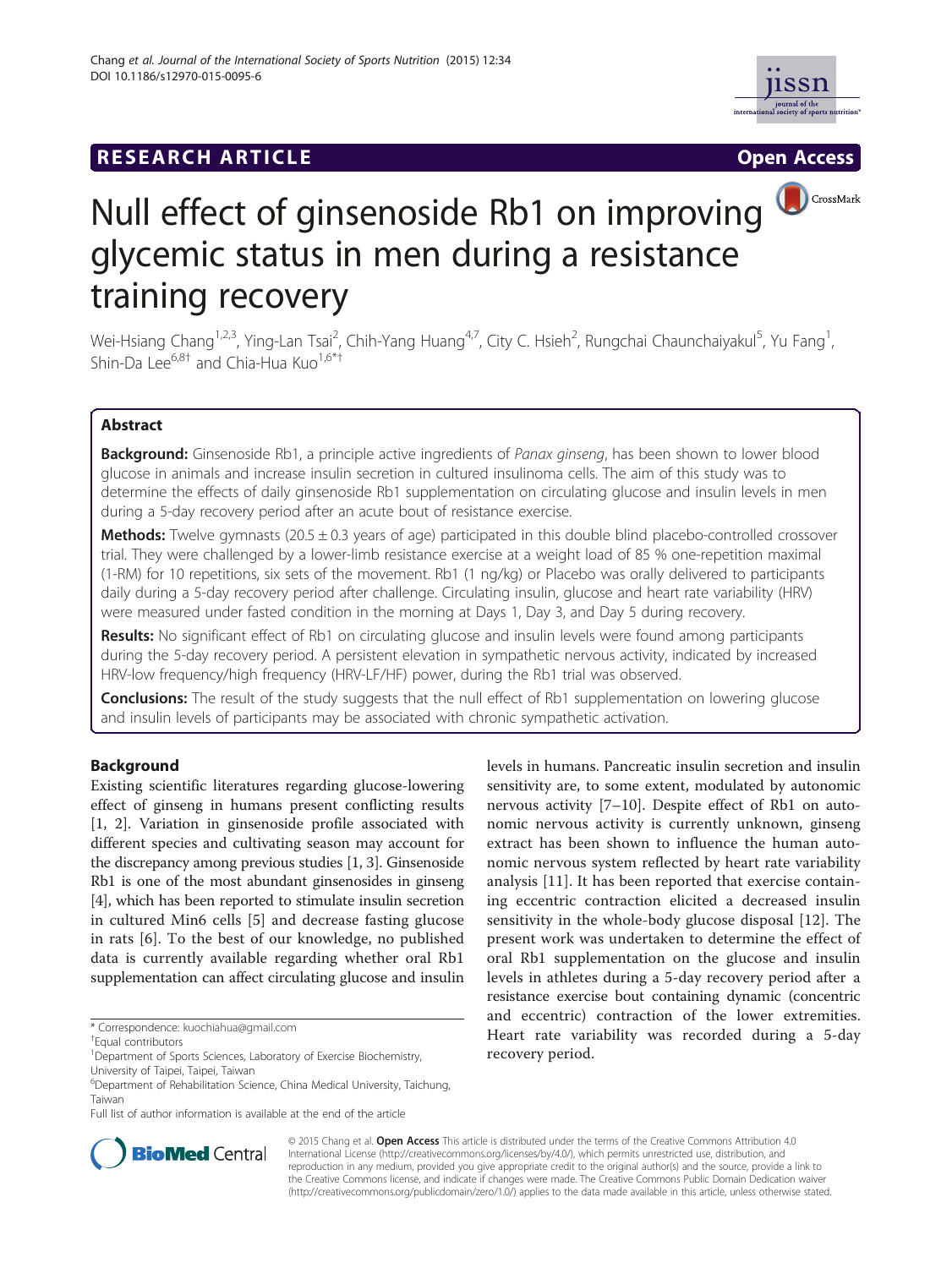### **Methods**

## Subjects

Twelve male college gymnasts (aged  $20.5 \pm 0.3$  y; height  $169.4 \pm 1.6$  cm; weight  $63.4 \pm 1.8$  kg) volunteered to participate in this study. Prior to the recruitment of volunteers, the study protocol was approved by Institutional Review Board of University of Taipei, Taipei, Taiwan. A detailed explanation of the study procedures, including the supplements to be received and potential risks might be involved, was informed to all participants prior to study. All subjects completed a written informed screening questionnaire after explanation. Participants had any form of health problem were precluded. All participants were asked not to change their dietary habit and not to participate in any form of training activity since a week before trial until the end of blood sample collection.

### Experimental design

This study used a placebo-controlled, double-blind, crossover design with a two-week washout period. Participants were randomly assigned to one of two parallel groups, initially in 1:1 ratio, to receive either Rb1 or Placebo under supervision of a lab staff to ensure subject compliance. The Rb1 and Placebo were made by the lab manager in liquid form and were identical in appearance. They were placed in a container and consecutively numbered for each participant according to the randomization schedule. Each participant was assigned an order number and received the drink in the corresponding container. A computer-generated list of random numbers was used for allocation of the participants. A research staff assigned participants to interventions. Except for the interventions, staff was kept blind to supplement assignment of the participants. Staff that takes outcome measurements and staff that delivers the intervention was different. Staffs and participants were maintained masked to outcome measurements and trial results. Before the experiment began, all participants engaged in parallel squatting and their 85 % maximum lower-limb muscle strength (85 % of 1-RM) was assessed. Baseline assessments was conducted under overnight fasted condition. Following a 30-min warm up period consisting of a 5-min warm up, a 10-min full-body stretching, a 5-min lower body stretching, a 5-min low intensity squat practice and a 5-min rest, all participants were challenged with a single bout of high-intensity lower-limb resistance exercise. In brief, this resistance exercise consisted of 6 sets of parallel squats with a resting interval of 60 s between sets [\[13](#page-4-0)]. Each exercise set comprised of a 10-parallel squat repetitions at 85 % one-repetition maximal (1-RM). All participants were instructed to complete each set of squat repetitions within 60 s.

#### Rb1 supplementation

Following exercise challenge, each participant was instructed to consume a solution containing ginsenoside Rb1 (or a placebo solution) for 5 consecutive days. Rb1 and Placebo drinks were made available by 0900 am in the morning. Participants orally received the drink once daily in the lab, under supervision of a staff at 0900 am during the 5-day recovery period. The Rb1, provided by NuLiv Science (Walnut, CA, USA), was extracted from Asian ginseng. Rb1 content is confirmed by Prof Tsu-Chung Chang in Department of Biochemistry, National Defense Medical College, Taiwan [\[14](#page-4-0)]. Rb1 crystal was solubilized by a 58 % alcohol solution into a concentrate. They were then withdrawn by pipetting into 50 ml of drinking water to achieve a final dose of 1 ng/kg body weight for each participants. The placebo group consumed same volume of drinking water, which contained an identical amount of alcohol solution. Participants were unable to tell the difference between Rb1 and Placebo drinks by appearance and taste. The experimental procedure is shown in Fig. [1](#page-2-0). The dosage used in this study is equivalent to approximately 0.1 g of ginseng (wet weight), which is considered low dose.

## Samples collection

Blood samples were collected from fingertip and measured immediately for glucose concentration. Serum sample was used for insulin and cortisol measurements. A total of 200 μl of blood was collected from the fingertip for serum preparation, before and 10-min, 1 day, 3 day, and 5 days after resistance exercise challenge [\[13\]](#page-4-0). Each blood sample was centrifuged at 4000 rpm for 5 min. Supernatants were used as serum samples for insulin and cortisol measurements. They were frozen at −80 °C and analyzed within a week.

#### Biochemical analysis

Fasting blood glucose was analyzed using a glucoseoxidase method with the One-Touch glucometer (Life-Scan, Milpitas, CA, USA). All hormones were measured using commercially available enzyme-linked immunosorbent assay (ELISA) kits (Diagnostics Systems Laboratories, Inc., Webster, TX, USA) according to the standard procedures provided by the manufacturer. In brief, serum samples (depending on the requirements for specific kits) were loaded into 96-well plates coated with specific antibodies. Once antigens were bound with the specific primary antibody, the secondary antibody was added to form the antibody-antigen-antibody complex. The enzyme was then added and conjugated to the secondary antibody, and the plates were finally developed by adding enzyme substrate to generate visual light signals. The visual light signals were detected by ELISA analyzer (Tecan Genios, Salzburg, Austria). The intra-assay coefficient of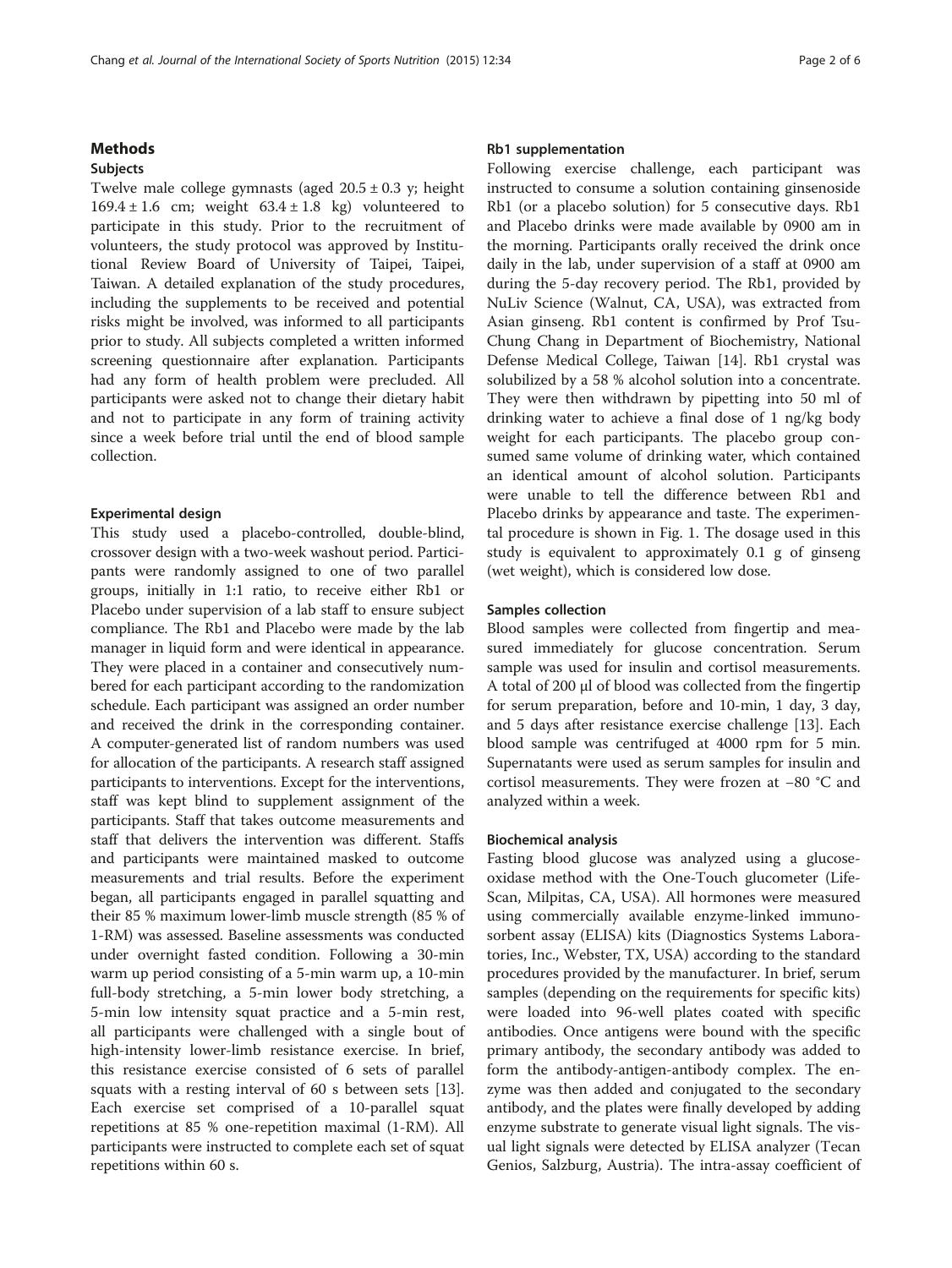<span id="page-2-0"></span>

variances (CV) for insulin and cortisol were 2.03 and 5.90 %, respectively.

## Heart rate variability (HRV)

HRV of all participants was assessed before (09:00), after exercise (11:50) and on the Day 1, Day 3 and Day 5 during recovery period (09:00). HRV was assessed in a quiet, dim environment at room temperature. Prior to assessment, participants were seated and instructed to relax for 5 min. An autonomic nervous system analyzer (Telemedicine Equipment Co., Ltd., Taiwan) was used to acquire a 5-min R-R interval data. HRV-HF was considered to be a measure of parasympathetic nervous system activity, whereas HRV-LF/HF was considered to be a measure of sympathetic nervous system activity [[15](#page-4-0)].

## Statistical analyses

Two-way ANOVA with repeated measure (Rb1 supplementation and time) was performed to assess mean differences in all variables. Fisher's least significant difference test was performed for post hoc comparison. Paired t-test was used to compare difference in area under the curve (AUC) of HRV-LF/HF. All values were expressed as mean ± standard error (SE). The statistical significance was set at 5 % of type I error.

## Results and discussion

Timeline of experimental procedure and blood sampling is illustrated in Fig. 1. Time course data on circulating glucose and insulin are illustrated in Figs. 2 and [3](#page-3-0), respectively. Both glucose and insulin concentrations between Rb1 and Placebo trials were not different throughout the 5-day recovery period. Cortisol data are illustrated in Fig. [4](#page-3-0). No significant difference between trials was found during the 5-day recovery period. Effect of Rb1 on autonomic modulation is based on time course data from

HRV analysis. Rb1 had no significant effect on vagal power (HRV-HF) during the recovery period (Fig. [5](#page-3-0)). However, sympathetic power (HRV-LF/HF) during Rb1 trial was significantly increased above Placebo level (Fig. [6](#page-4-0)). A significant trial effect was detected  $(P < 0.05)$ .

We hypothesized that Rb1 would increase insulin and decrease glucose in men after a resistance exercise, based on the existing data showing lowered blood glucose in rats [[16](#page-4-0)] and increased insulin secretion in cultured insulinoma cells [\[5](#page-4-0)] after Rb1 treatment. However, we did not detect significant change in circulating glucose and insulin during the 5-day Rb1 human trial. Our result is similar to two studies using crude material of ginseng, which shows no improvement in glucose metabolism of cyclists for a 7-day Rb1 trial [[17,](#page-4-0) [18\]](#page-5-0). Given the fact that Rb1 is a major component of ginseng, the result of the study implicates that Rb1 from ginseng cannot influence

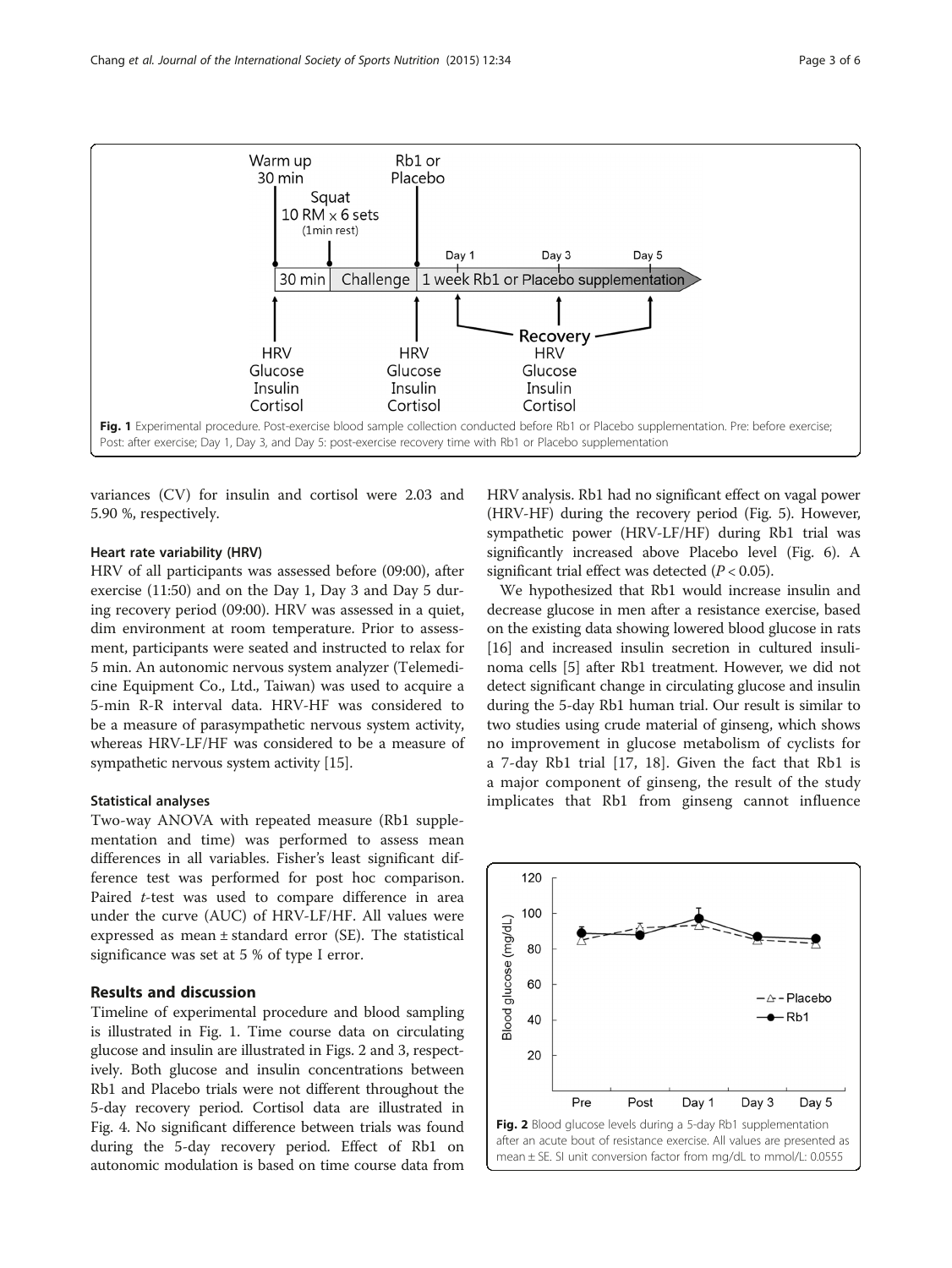glucose and insulin in humans during an exercise recovery at this dose.

Sympathetic activation by Rb1 may be one reason to explain such unanticipated outcome for the absence of glucose-lowering effect. Increased sympathetic activity is generally associated with reduced insulin sensitivity in humans [\[8](#page-4-0)], which is also supported by a causal relationship of an increased insulin sensitivity by sympathetic inhibition in obese patients [\[19\]](#page-5-0). Ginseng is known as a modulator for the autonomic nervous system [\[11\]](#page-4-0). Thus, result of the present study on persistent sympathetic activation suggests that Rb1 is an active component of ginseng and mediated its action via autonomic modulation, which masks our observation on glucose lowering action of Rb1.

Despite ginseng action on glucose metabolism being widely studied subject for human use, most available data come from studies using raw material or extract. One major barrier to establish the knowledge regarding



whether ginseng can be designed as a hypoglycemic agent is the variation of ginseng source. In a double-blind, randomized, multiple-crossover trial, healthy participants received the same amount of American, Americanwild, Asian, Asian-red, Japanese-rhizome, Vietnamesewild, Sanchi, Siberian ginsengs and Placebo, and showed mixed outcomes on glucose tolerance [\[1\]](#page-4-0). Ginseng from the same cultivated land but different batch can also generate inconsistent outcomes on glucose tolerance in humans [[3](#page-4-0)]. Such discrepancy is presumably associated with the changing ginsenoside profile due to season, suggested by the observation that ineffective ginseng batch on improving glucose tolerance also contains decreased ginsenoside content including Rb1 than those effective ginseng batch.

Despite the result of our study does not favor Rb1 as a hypoglycemic component of ginseng as suggested by aforementioned animal studies, we do not preclude the possibility that this ginsenoside component of ginseng may have its claimed action at different doses. The current dose of the study for our human participants was 1 ng/kg. Most of the effective doses tested in previous animal studies are in the range between 5–60 mg/kg, which is substantially greater than what we have been used in the present study [[6](#page-4-0), [20](#page-5-0), [21\]](#page-5-0). Due to this limitation, dose–response human trial would be needed for further clarification.

Ginseng supplementation has been reported to decrease cortisol levels in humans [\[22](#page-5-0)–[24](#page-5-0)]. Since cortisol is a potent stress hormone that stimulates hepatic glucose output and causes peripheral insulin resistance, we were expecting a decrease of cortisol by Rb1 treatment. However, no significant change was detected during the 5-day human trial.

## Conclusions

The present study asks the question whether ginsenoside Rb1 can influence systemic glucose or insulin levels in

<span id="page-3-0"></span>

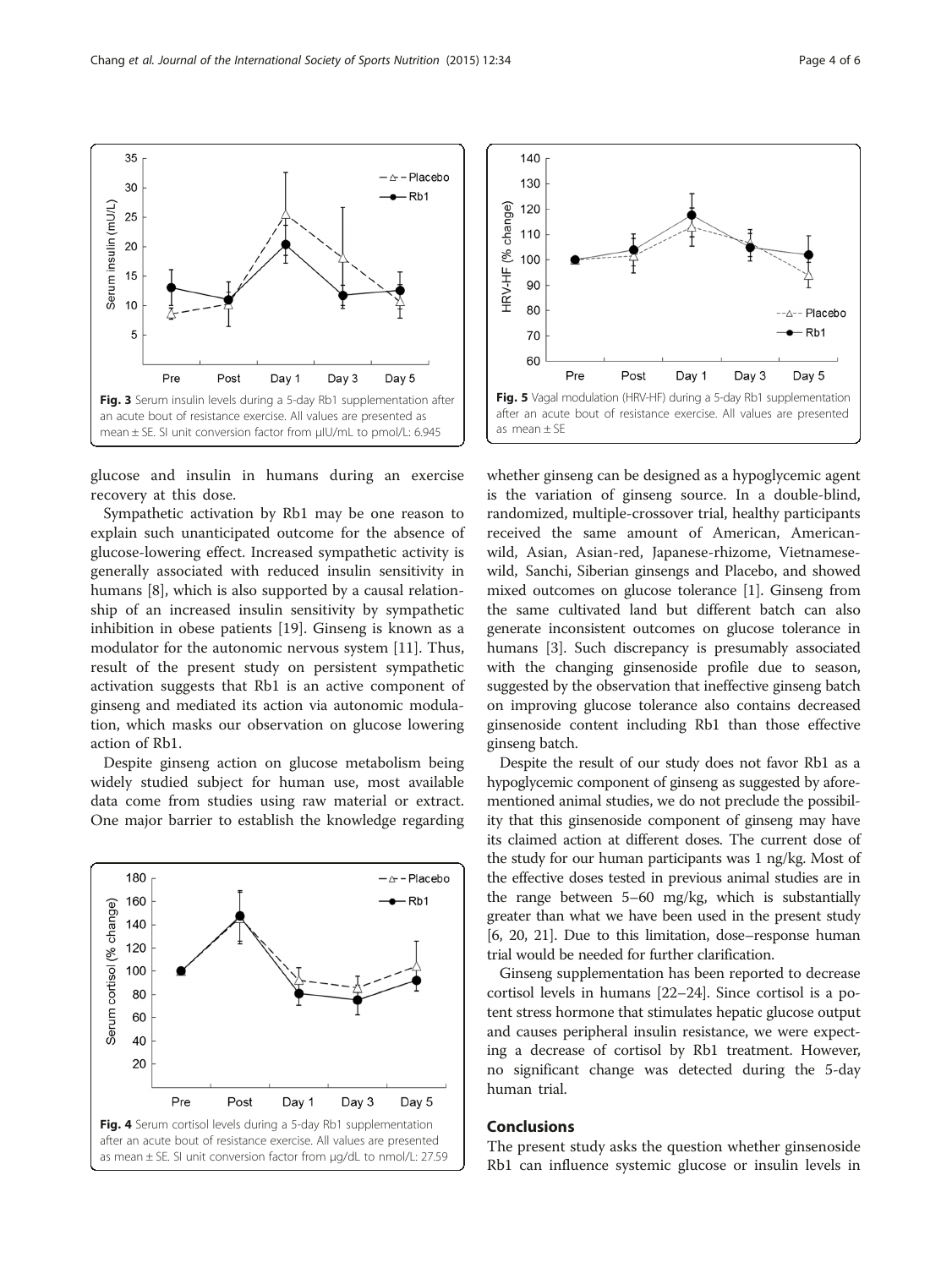<span id="page-4-0"></span>

humans after an acute bout of resistance exercise, based on the findings of increased insulin release in pancreatic cells and decreased blood glucose level in rats. However, our data did not find any changes in circulating glucose and insulin levels with a low dose Rb1 supplementation. This result may be explained by a persistent elevation in sympathetic nervous activity by Rb1 supplementation.

#### Competing interests

The authors declare that they have no competing interests.

#### Authors' contributions

WHC, CYH, YF, CCH, YLT, RC, and CHK designed the experiments. WHC and YF performed the experiments. SDL performed the statistical analyses. CYH, SDL, WHC and CHK wrote the manuscript. All authors read and approved the final manuscript.

#### Acknowledgments

We would like to thank Dr. Szu-Hsien Yu for his contributions to the present study. Special thanks to Dr. Yi-Hung Liao for his contributions to our manuscript.

#### Author details

<sup>1</sup>Department of Sports Sciences, Laboratory of Exercise Biochemistry, University of Taipei, Taipei, Taiwan. <sup>2</sup> Department of Physical Education, National Hsinchu University of Education, Hsinchu, Taiwan. <sup>3</sup>Department of Athletic Training and Health, National Taiwan Sport University, Taoyuan, Taiwan. <sup>4</sup> Graduate Institute of Basic Medical Science, China Medical University, Taichung, Taiwan. <sup>5</sup>College of Sports Science and Technology, Mahidol University, Salaya, Thailand. <sup>6</sup>Department of Rehabilitation Science, China Medical University, Taichung, Taiwan. <sup>7</sup> Department of Health and Nutrition Biotechnology, Asia University, Taichung, Taiwan. <sup>8</sup>Department of Healthcare Administration, Asia University, Taichung, Taiwan.

#### Received: 7 October 2014 Accepted: 12 August 2015 Published online: 20 August 2015

#### References

- Sievenpiper JL, Arnason JT, Leiter LA, Vuksan V. Decreasing, null and increasing effects of eight popular types of ginseng on acute postprandial glycemic indices in healthy humans: the role of ginsenosides. J Am Coll Nutr. 2004;23(3):248–58.
- Reay JL, Kennedy DO, Scholey AB. Single doses of panax ginseng (G115) reduce blood glucose levels and improve cognitive performance during sustained mental activity. J Psychopharmacol. 2005;19(4):357–65.
- 3. Sievenpiper JL, Arnason JT, Leiter LA, Vuksan V. Variable effects of American ginseng: a batch of American ginseng (panax quinquefolius L.) with a depressed ginsenoside profile does not affect postprandial glycemia. Eur J Clin Nutr. 2003;57(2):243–8.
- 4. Washida D, Kitanaka S. Determination of polyacetylenes and ginsenosides in panax species using high performance liquid chromatography. Chem Pharm Bull (Tokyo). 2003;51(11):1314–7.
- Park S, Ahn IS, Kwon DY, Ko BS, Jun WK. Ginsenosides Rb1 and Rg1 suppress triglyceride accumulation in 3 T3-L1 adipocytes and enhance beta-cell insulin secretion and viability in min6 cells via PKA-dependent pathways. Biosci Biotechnol Biochem. 2008;72(11):2815–23.
- 6. Xiong Y, Shen L, Liu KJ, Tso P, Xiong Y, Wang G, et al. Antiobesity and antihyperglycemic effects of ginsenoside Rb1 in rats. Diabetes. 2010;59(10):2505–12.
- 7. Carnethon M, Craft L. Autonomic regulation of the association between exercise and diabetes. Exerc Sport Sci Rev. 2008;36(1):12–8.
- 8. Surwit RS, Feinglos MN. Stress and autonomic nervous system in type 2 diabetes: a hypothesis. Diabetes Care. 1988;11(1):83–5.
- 9. Porges SW. Vagal tone: a physiologic marker of stress vulnerability. Pediatrics. 1992;90(3):498–504.
- 10. Jamerson KA, Julius S, Gudbrandsson T, Andersson O, Brant DO. Reflex sympathetic activation induces acute insulin resistance in the human forearm. Hypertension. 1993;21(5):618–23.
- 11. Yook T, Yu J, Lee H, Song B, Kim L, Roh J, et al. Comparing the effects of distilled rehmannia glutinosa, wild ginseng and astragali radix pharmacopuncture with heart rate variability: a randomized, sham-controlled and double-blind clinical trial. J Acupunct Meridian Stud. 2009;2(3):239–47.
- 12. Tuominen JA, Ebeling P, Bourey R, Koranyi L, Lamminen A, Rapola J, et al. Postmarathon paradox: insulin resistance in the face of glycogen depletion. Am J Physiol. 1996;270(2 Pt 1):E336–43.
- 13. Tsai YM, Chou SW, Lin YC, Hou CW, Hung KC, Kung HW, et al. Effect of resistance exercise on dehydroepiandrosterone sulfate concentrations during a 72-h recovery: relation to glucose tolerance and insulin response. Life Sci. 2006;79(13):1281–6.
- 14. Chang TC, Huang SF, Yang TC, Chan FN, Lin HC, Chang WL. Effect of ginsenosides on glucose uptake in human caco-2 cells is mediated through altered Na+/glucose cotransporter 1 expression. J Agric Food Chem. 2007;55(5):1993–8.
- 15. Heart rate variability. standards of measurement, physiological interpretation, and clinical use. Task force of the European society of cardiology and the North American society of pacing and electrophysiology. Eur Heart J. 1996;17(3):354–81.
- 16. Shang WB, Yu XZ, Wang GQ, Zhao J. Effect of ginsenoside Rb1 in ameliorating insulin resistance and ectopic fat deposition in obese mice induced by high fat diet. Zhongguo Zhong Yao Za Zhi. 2013;38(23):4119–23.
- 17. Morris A, Jacobs I, McLellan T, Klugerman A, Wang L, Zamecnik J. No ergogenic effect of ginseng ingestion. Int J Sport Nutr. 1996;6(3):263–71.